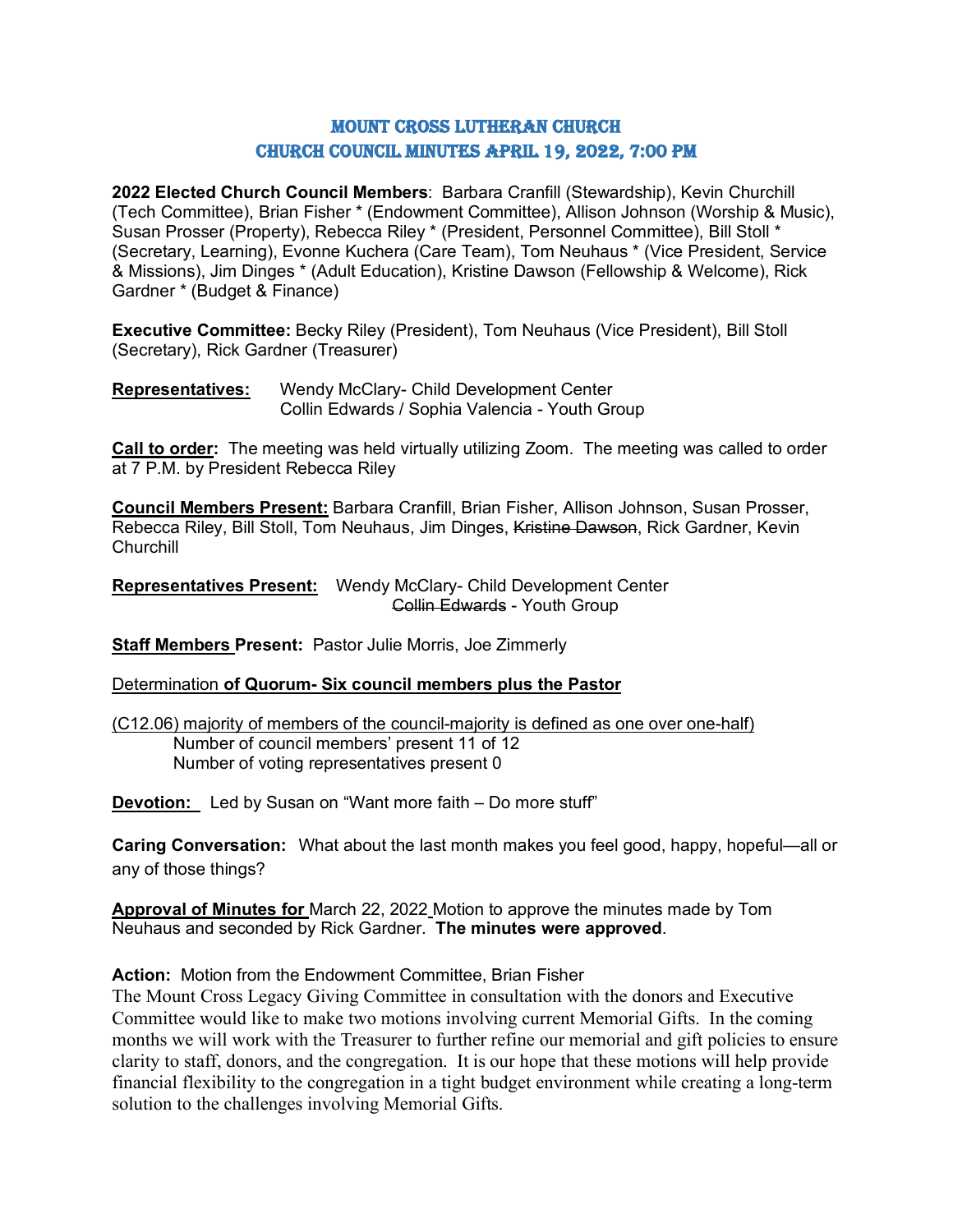Motion One:

The Legacy Giving Committee moves that three perpetual funds be created: Property & Capital Improvements, Worship & Music, Mission & Social Action. Committees and Congregants may request potential uses for these funds which will be approved by a majority vote of the Church Council. The initial funding will be as listed in the chart below:

| 37140            | 37140 Bina Norall            | PROPERTY & CAPITAL IMPROVEMENTS PERPETUAL FUND         | Ś | 60.18       |
|------------------|------------------------------|--------------------------------------------------------|---|-------------|
| 37785            | 37785 Lester, John           | PROPERTY & CAPITAL IMPROVEMENTS PERPETUAL FUND         |   | 550.00      |
| 37787            | 37787 Bergh, Gordon          | PROPERTY & CAPITAL IMPROVEMENTS PERPETUAL FUND         |   | 2,077.00    |
| 37788            | 37788 White, Roni            | PROPERTY & CAPITAL IMPROVEMENTS PERPETUAL FUND         |   | 30.00       |
| 37790            | 37790 Valle, Homer           | PROPERTY & CAPITAL IMPROVEMENTS PERPETUAL FUND         |   | 100.00      |
| 37791            | 37791 Myers, Gene            | PROPERTY & CAPITAL IMPROVEMENTS PERPETUAL FUND         |   | 250.00      |
| 37793            | 37793 Myers, Betsy Lee       | PROPERTY & CAPITAL IMPROVEMENTS PERPETUAL FUND         |   | 130.00      |
| 37797            | 37797 Colby, Janet           | PROPERTY & CAPITAL IMPROVEMENTS PERPETUAL FUND         |   | 325.00      |
| 37798            | 37798 Beat, Jan              | PROPERTY & CAPITAL IMPROVEMENTS PERPETUAL FUND         |   | 150.00      |
| 37799            | 37799 Sobolik, Jim           | PROPERTY & CAPITAL IMPROVEMENTS PERPETUAL FUND         |   | 1,000.00    |
| 37800            | 37800 Lacy, Evelyn           | PROPERTY & CAPITAL IMPROVEMENTS PERPETUAL FUND         |   | 375.00      |
| 37801            | 37801 Sheller, Mary          | PROPERTY & CAPITAL IMPROVEMENTS PERPETUAL FUND         |   | 100.00      |
| 37803 Edell, Bob |                              | PROPERTY & CAPITAL IMPROVEMENTS PERPETUAL FUND         |   | 1,300.00    |
|                  | 37805 Fajnor, Vlad & Arlene  | PROPERTY & CAPITAL IMPROVEMENTS PERPETUAL FUND         |   | 1,000.00    |
|                  | 37806 Wall, Charles & Lenore | PROPERTY & CAPITAL IMPROVEMENTS PERPETUAL FUND         |   | 750.00      |
|                  | 37807 Watts, Lois            | PROPERTY & CAPITAL IMPROVEMENTS PERPETUAL FUND         |   | 50.00       |
|                  | 37809 Wullschleger, how ard  | PROPERTY & CAPITAL IMPROVEMENTS PERPETUAL FUND         |   | 30.00       |
| 37515            | 37515 Marguerite Row ley     | WORHSIP & MUSIC PERPETUAL FUND                         |   | 50.00       |
| 37779            | 37779 Strand, Marold         | <b>WORHSIP &amp; MUSIC PERPETUAL FUND</b>              |   | 1,546.50    |
|                  | 37808 Cordell, Ed and Joyce  | <b>MISSION &amp; SOCIAL ACTION FUND PERPETUAL FUND</b> |   | \$20,000.00 |
|                  | 37808 Cordell, Ed and Joyce  | PROPERTY & CAPITAL IMPROVEMENTS PERPETUAL FUND         |   | 9,000.00    |
|                  |                              | TOTAL CREATION OF PERPETUAL FUNDS                      |   | \$38,873.68 |

Question called by Bill Stoll; **Motion passed.**

#### Motion Two:

The Legacy Giving Committee moves that the following memorial funds be transferred into designated funds as per the chart below.

|       | ັ                           |                                                        |    |          |
|-------|-----------------------------|--------------------------------------------------------|----|----------|
| 37786 | 37786 Altschuler, D.        | DESIGNATED FUND 638XX FOR STAFF CONFERENCE & EDUCATION |    | 1,300.00 |
| 37789 | 37789 Bergh, Karen          | <b>DESIGNATED FUND BELL CHOIR 35545</b>                | S. | 1,720.00 |
| 37795 | 37795 Peterson, Clair       | SPECIAL FUND SOUND ROOM COMPUTER OR #35363             |    | 1,720.00 |
| 37405 | 37405 James Jones           | SUMMER TRIP ACCOUNT                                    |    | 15.00    |
| 37784 | 37784 Dinges, Donette       | CATHY CHANNELS SCHOLARSHIP FUND                        |    | 275.00   |
| 37779 | 37779 Strand, Marold        | <b>DESIGNATED FUND 35367 PRAYER GARDEN</b>             |    | 1.546.50 |
|       | 37808 Cordell, Ed and Joyce | <b>DESIGNATED FUND ABUNDANT TABLE #61171</b>           |    | 1,000.00 |
|       |                             | TOTAL MOVEMENT OF MEMORIALS TO DESIGNATED FUNDS        |    | 7.576.50 |

Question called by Bill Stoll; **Motion passed.**

**Action:** Vote on approval of Brian Fisher to fill the remaining term of the endowment committee vacancy. Motion by Legacy committee to approve Brian Fisher; **Motion passed.**

**Action:** Renewal of the Anti-Racism Pledge (see below) Bill; Susan Prosser moved to reaffirm the council's commitment to the Anti-race Pledge; Jim Dinges seconded; **Motion passed.**

**Action:** Discussion & Decision regarding Reconciled in Christ program. Bill; Do we want to investigate this further Susan Prosser made a motion that Council approve an ad hoc committee to gather more information regarding RIC. Tom Neuhaus seconded. **Motion passed.**

#### **Information:** Many Meals – Susan

Susan talked with the representative of Peace Lutheran today and they have decided there are not enough available volunteers or people to lead a Meal Program contingent from their congregation. She will to suggest to the Peace Lutheran Church Council that they inform Trinity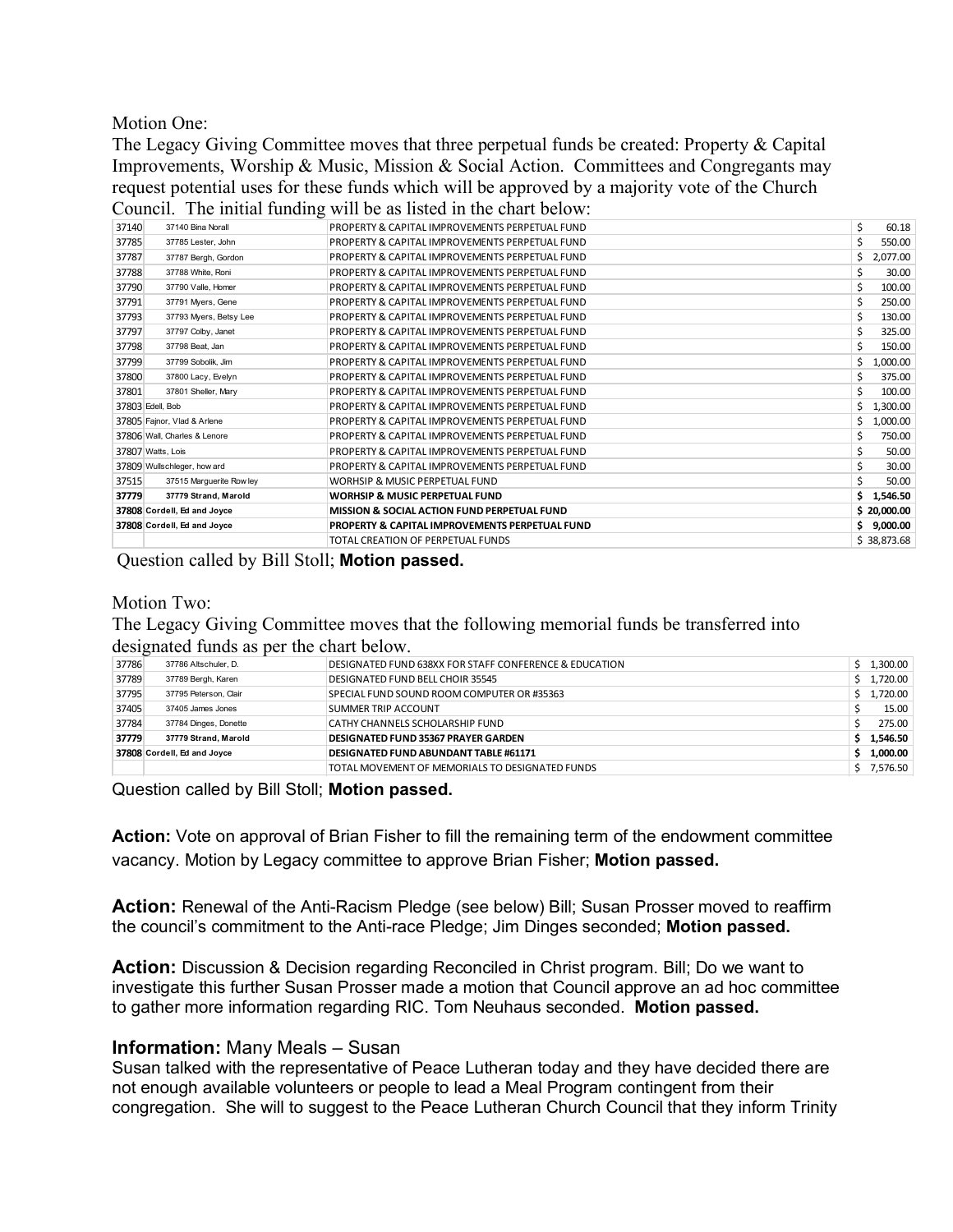Presbyterian that Peace will not be participating by sponsoring one of the Thursday night meals. Since the only way Peace has sponsored a meal in the past was in partnership with Mount Cross, their decision also makes it impossible for Mount Cross to sponsor a meal unless some other partner was available.

Susan has made efforts recently to recruit a Mount Cross Meal Program coordinator just in case a decision was made for Mount Cross along with Peace to sponsor either a Thursday night meal or get actively involved with the Monday night dinner at St Mary Magdalene's. She has had no luck in finding someone to take on managing the program although there is interest in serving with a Many Meals type program. The best current recommendation (and surprisingly the same one that will be made at Peace) is that Mount Cross make known the opportunities to serve at both Trinity Presbyterian and St Mary's to our congregation members. Susan will secure information as to the specifics as to how volunteers can volunteer at each location and make that available in various formats of church publications. We know that St Mary's is willing to add names to their regular weekly emails to volunteers with signups. We will have to find out how Trinity might make use of any volunteers not directly associated with their church or any sponsoring a specific night.

## **Staff Reports**

## **Pastor**

Pastor Julie submitted her written report (see below); She added; Thanks to Council for help in getting Lenten speakers. Mike Carpenter was doing well today. She went to Chrism Mass (blessing oils). Conference assembly this Thursday. Thanks to all for help with Holy Week.

**Action** Entertained a motion to accept Balinda Legare's membership to Mount Cross (Tom so moved & Susan seconded; **Motion passed.**)

## **Joe Zimmerly**

Joe submitted his written report (see below)

## **Treasurer's Report -** Rick Gardner: Rick is very encouraged by our current financial condition. **Treasurer's Report – 4/19/2022**

Budget Performance (through March 2022):

Gross income for March was \$37,364 (101% of budget versus 88% last month). YTD gross income was \$128,909 (117% of budget versus 124% last month). Pledged giving for March was \$28,253 (109% of budget versus 88% last month). Pledged giving YTD was \$102,937 (133% of budget versus 145% last month). Expenses for March were \$36,826 (90% of budget versus 95% last month). Expenses YTD were \$113,547 (93% of budget versus 94% last month). Net income for March was  $$37,364 - $36,826 = $538$  (compared to budget amount of - \$3,994). Net income YTD was \$128,909 - \$113,547 = \$15,362 (compared to budget

amount of - \$11,982).

Calculated reserves were \$181,529 compared to \$180,888 in February.

Analysis: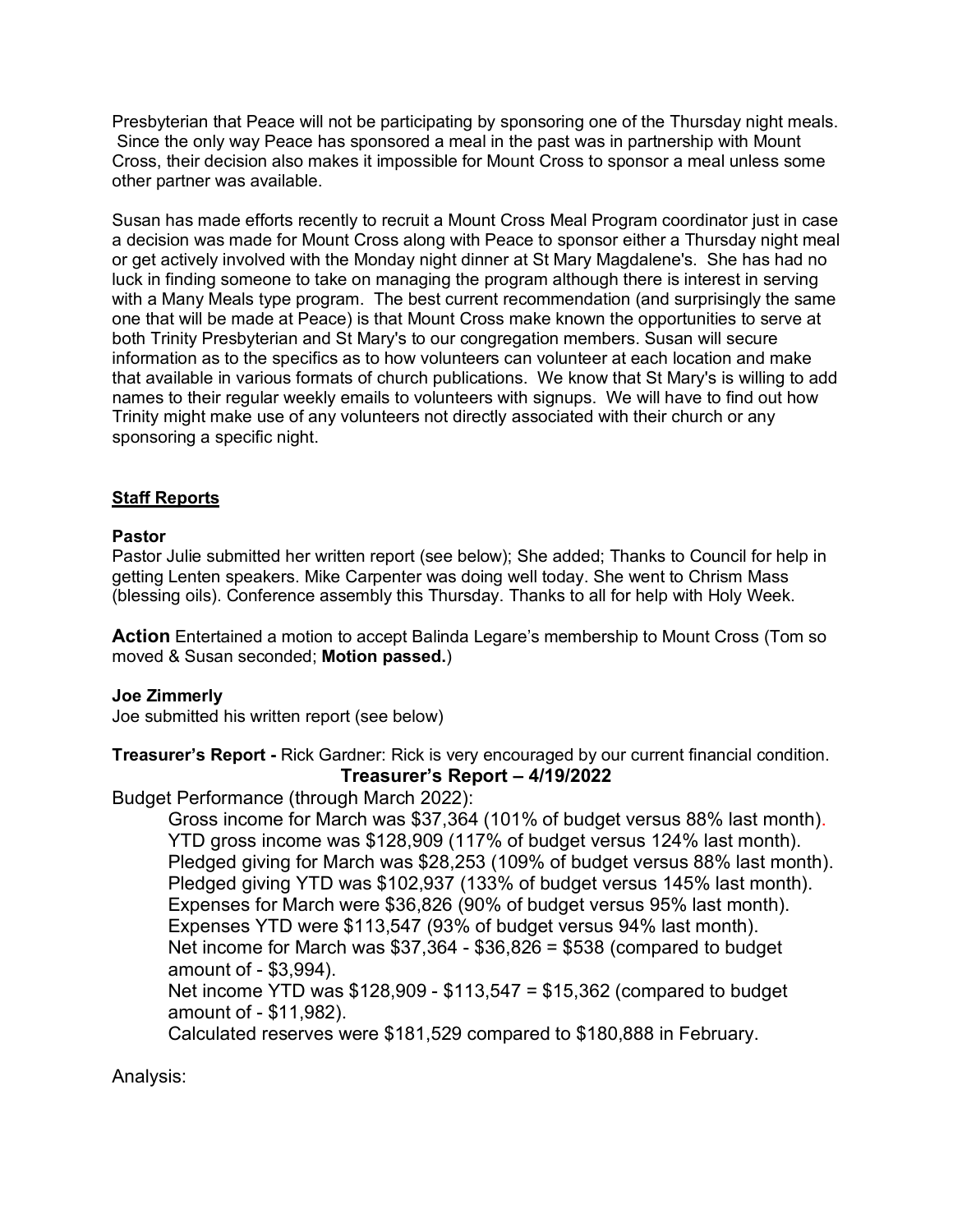- 1. Net income in March was positive in contrast to budget projections of a \$4,000 loss. We continue to have a strongly positive net income YTD instead of the sizable loss that had been projected.
- 2. Expenses YTD are running at 93% of budget. The gas bill is running over twice the budgeted amount, probably due to extensive use of the heaters in the pavilion cover area. The bill should decline dramatically as we enter the summer months.
- 3. Reserves are slightly higher than last month. The expected drawdown in reserves has yet to materialize.
- 4. Our Balance Sheet for March shows cash assets totaling \$992,701, yet a new all-time high. Most of this money is in restricted accounts (\$755,333 or 76% of cash assets).
- 5. Expenditure of funds in restricted accounts will not impact net reserves.

Respectfully, Rick Gardner **Treasurer** 

## **Committee Liaisons Reports:**

**Facilities Planning** – Bill: Bolts removed; met 4 times; discussed our mission of devising a master plan long range capital improvements and large-scale maintenance projects; Plan to interview committees, Pastor, Joe, Deacon Cecelia, Carol, & CDC, have informal discussions with members, and employ a suggestion box; Timeline is to complete interviews by June and complete our process by end of September.

**Legacy** – Brian: Requests for endowment due by April 30

**Worship** – Allison Johnson: May 15 worship asst. refresher (Spring Training)

**Care –** Yvonne: educational sessions; in June "Aspects of Grieving", in August "Health and Healing Sunday"

**Property** – Susan

**Information: Sign Up for Devotions** – Kevin volunteered for May

**Information:** Next meeting date – May 17 at 7:00 pm in person

**Information:** Executive Committee meeting May 5 at 7:00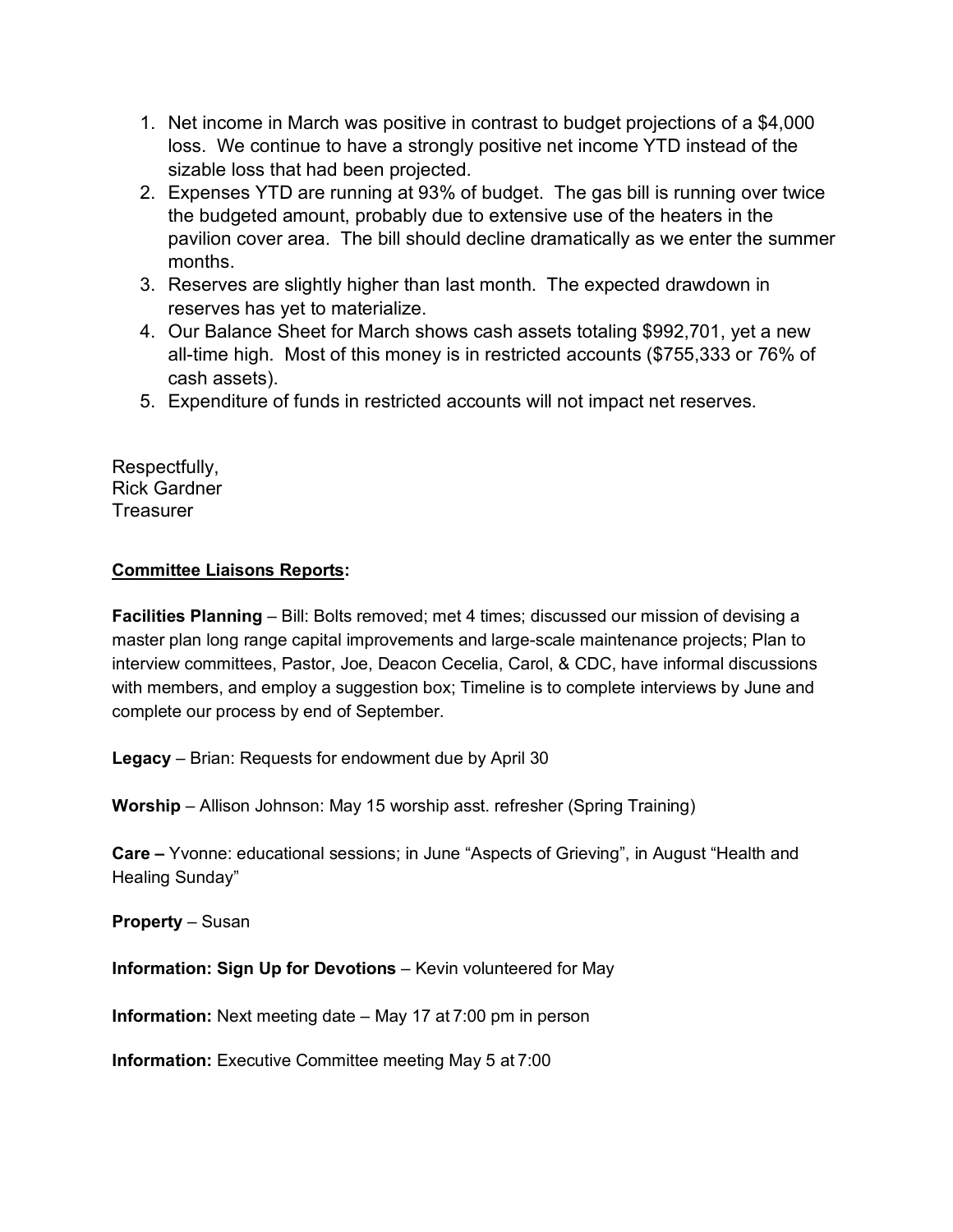## **For the Good of the Order:**

**Senior Ministry** services on 3rd Thursday @ 2:00

**A motion was made by** Bill Stoll to adjourn at 8:53; Allyson Johnson seconded. **Motion passed**.

Adjourned with the Lord's Prayer at 8:58 PM.

**Looking ahead:**

**Next Executive Committee meeting: May 7, 2022 7:00 p.m. Next Council Meeting: May 17, 2022 at 7:00 p.m. (please note this will be in-person in the PLC**

| * DEVOTIONS                                                                                         |                 |                 |                     |  |  |  |  |  |  |  |
|-----------------------------------------------------------------------------------------------------|-----------------|-----------------|---------------------|--|--|--|--|--|--|--|
| <b>FEBRUARY</b>                                                                                     | <b>MARCH</b>    | <b>APRIL</b>    | <b>MAY</b>          |  |  |  |  |  |  |  |
| <b>Bill Stoll</b>                                                                                   | Becky           | Susan           | Kevin               |  |  |  |  |  |  |  |
| <b>JUNE</b>                                                                                         | <b>JULY</b>     | <b>AUGUST</b>   | <b>SEPTEMBER</b>    |  |  |  |  |  |  |  |
|                                                                                                     |                 |                 |                     |  |  |  |  |  |  |  |
| <b>OCTOBER</b>                                                                                      | <b>NOVEMBER</b> | <b>DECEMBER</b> | <b>JANUARY 2023</b> |  |  |  |  |  |  |  |
| <b>Barbara</b>                                                                                      |                 |                 |                     |  |  |  |  |  |  |  |
| ** COUNCIL LISTENING POST (1 <sup>st</sup> Sunday of the Month (unless otherwise indicated), on the |                 |                 |                     |  |  |  |  |  |  |  |
| patio, between services)                                                                            |                 |                 |                     |  |  |  |  |  |  |  |
| <b>FEBRUARY</b>                                                                                     | <b>MARCH</b>    | <b>APRIL</b>    | <b>MAY</b>          |  |  |  |  |  |  |  |
|                                                                                                     |                 |                 |                     |  |  |  |  |  |  |  |
| <b>JUNE</b>                                                                                         | <b>JULY</b>     | <b>AUGUST</b>   | <b>SEPTEMBER</b>    |  |  |  |  |  |  |  |
|                                                                                                     |                 |                 |                     |  |  |  |  |  |  |  |
| <b>OCTOBER</b>                                                                                      | <b>NOVEMBER</b> | <b>DECEMBER</b> | JANUARY 2023        |  |  |  |  |  |  |  |
|                                                                                                     |                 |                 |                     |  |  |  |  |  |  |  |

**Pastor's Report for April 19, 2022 Church Council Meeting**

Alleluia! Christ is Risen!

Holy Week was a graced time. We celebrated the Great Three Days (Maundy Thursday, Good Friday, and the Easter Vigil) with St. Columba's Episcopal Church. On Easter Sunday at Mount Cross we had a **full sanctuary** for the first time since the pandemic began. 181 people attended our in-person Easter worship service and we had 35 "Peak Live Viewers" on Facebook. Thank you to all who helped us offer reverent and Spirit-filled Holy Week and Easter services, including the choir, musicians, Carol Browning, many, many worship assistants, the Altar Guild, Jim and Susan Prosser for the flower cross, Todd Ebright for hanging the banners, Bill Dawson and his Tech Team, Deacon Cecelia, Joe Zimmerly and the youth for a wonderful Easter Breakfast, and the Learning Committee for a fun Egg Hunt.

## **April 2022 Report – Joe Zimmerly**

We give thanks to all who supported our youth in various ways this past month! Whether it was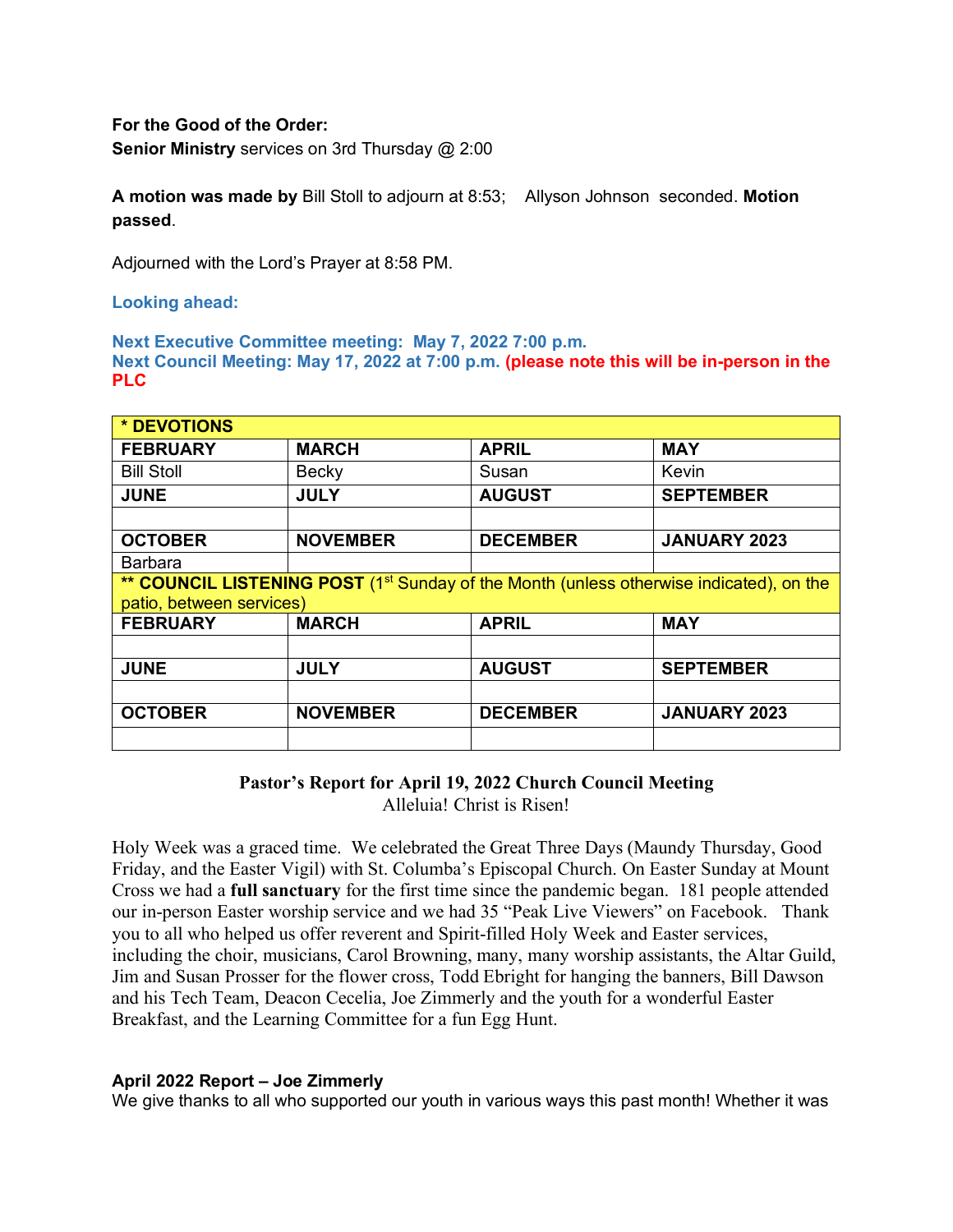dining at Presto Pasta or our Easter Breakfast, where we raised over \$1000 towards our high school summer trip. I want to give a big thanks to everyone in this generous congregation who always put the youth at the forefront. We are excited that we keep inching closer and closer to our goal of raising enough money for our trip to Flathead Lutheran Bible Camp in Montana. We will be sending out more information regarding what we will be doing as well as ways to help us in the coming weeks.

Easter Sunday was a great day! We enjoyed gathering together in many ways. Whether it was for worship, Easter Breakfast or for our Egg Hunt, we were happy to have the most normal-like Easter of the past in comparison to the past few years. We are so thankful for all who participated and volunteered their time to make this day meaningful for all.





# **Mount Cross Pledge of Anti-Racism**

We the Church Council of Mount Cross Lutheran Church, in our position of leadership of our congregation, do hereby resolve to:

- Commit to study, prayer and action to become an anti-racist congregation in a wider anti-racist church and share our participation on social media using #ELCA4justice.
- Work to dismantle racial injustice by listening to voices, experiences and the expertise of people of color. We will learn about the ELCA ethnic-specific associations and their strategies.
- Learn the history of systemic racism in this country and the ways racism and white supremacy impact every aspect of our life together.
- Join, support or attend our synod's anti-racism team or work with our synod leadership to start one in our congregation. We will study the ELCA social statement "Freed in Christ: Race, Ethnicity, and Culture" and the "Explanation of the Declaration of the ELCA to People of African Descent."
- Explore and use on "God's work. Our hands." Sunday the forthcoming ELCA Advocacy resources on a "Just Society Supporting the Health of All," which are focused on